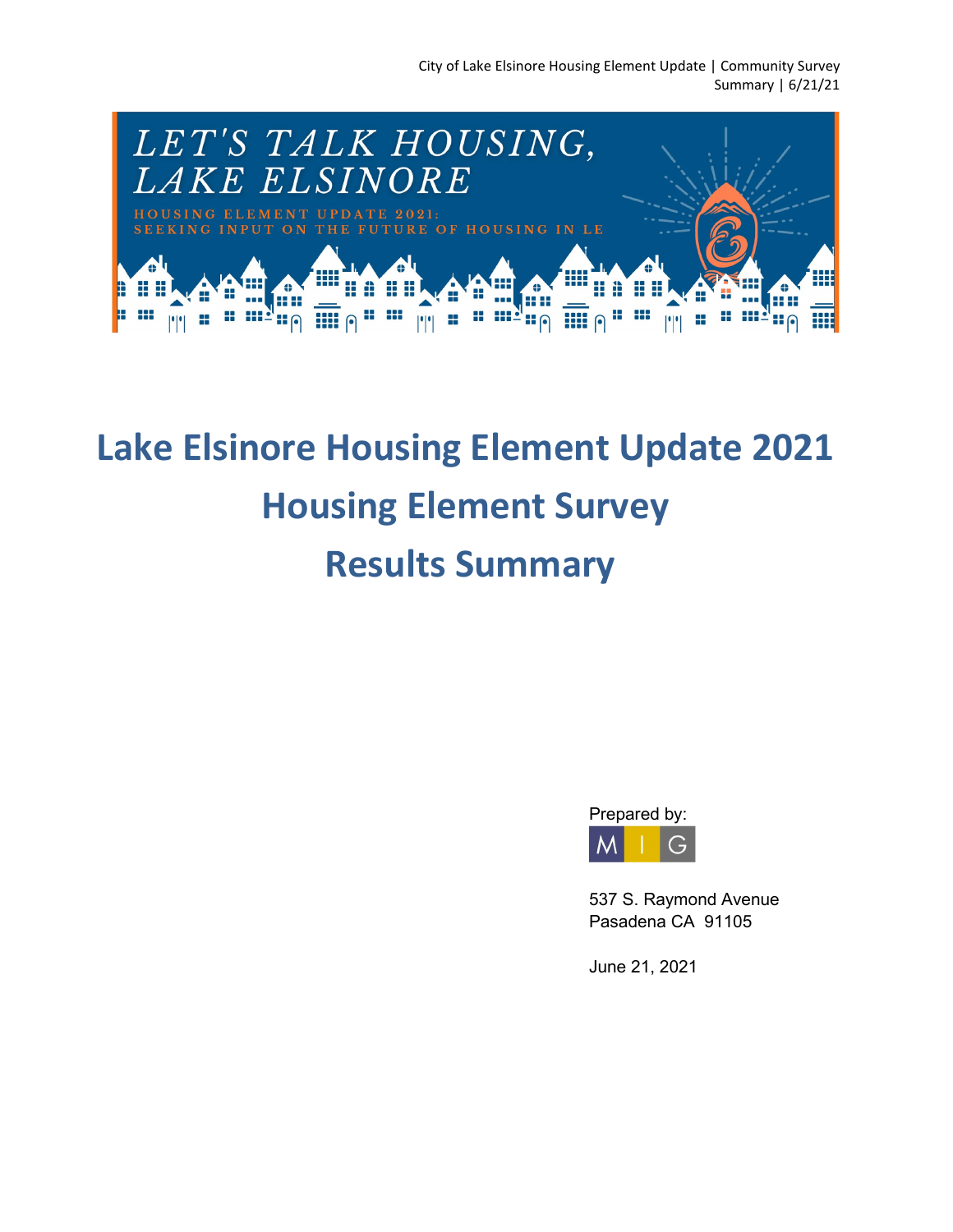# **Introduction:**

All California cities are required to adopt a General Plan. A General Plan establishes the framework for decision making in the community. As required by State law, the City of Lake Elsinore is updating one of its General Plan's elements – Housing. The Housing Element identifies how Lake Elsinore can meet existing and future housing needs for all income levels of its population. Community input is critical to ensure community needs, values, and preferences are reflected in the Housing Element Update. Part of the Elements' update is a community engagement component that will be used to inform the plan update process. The survey period ran from May 12, 2021 through the end of the day June 20, 2021. In total, 340 participants submitted surveys – 227 responded to all 21 questions, and 113 responded to one or more questions but not all 21.

This Housing Element community survey solicited public input regarding housing issues facing Lake Elsinore and its residents. The survey responses and results are summarized below.

The City's website contains more information about the Housing Element updates and upcoming activities. https://www.lake-elsinore.org/housing

# **Key Findings:**

Of those responding, 63.4% are homeowners and 75.3% live in a detached single-family home. 64.3% of respondents say they are satisfied with their current housing situation and 43.2% rated the physical condition of the dwelling they live in as excellent. Respondents say they chose to live in Lake Elsinore because of the cost of housing (63.9%), close distance to family and friends (26.4%), and the quality of housing (22.5%). For those who do not currently own a home the primary issue to finding a home is the ability to find a home in their target price range (33.9%). Over half of respondents noted that focusing new housing near downtown, creating walkable neighborhoods was a very important action for Lake Elsinore.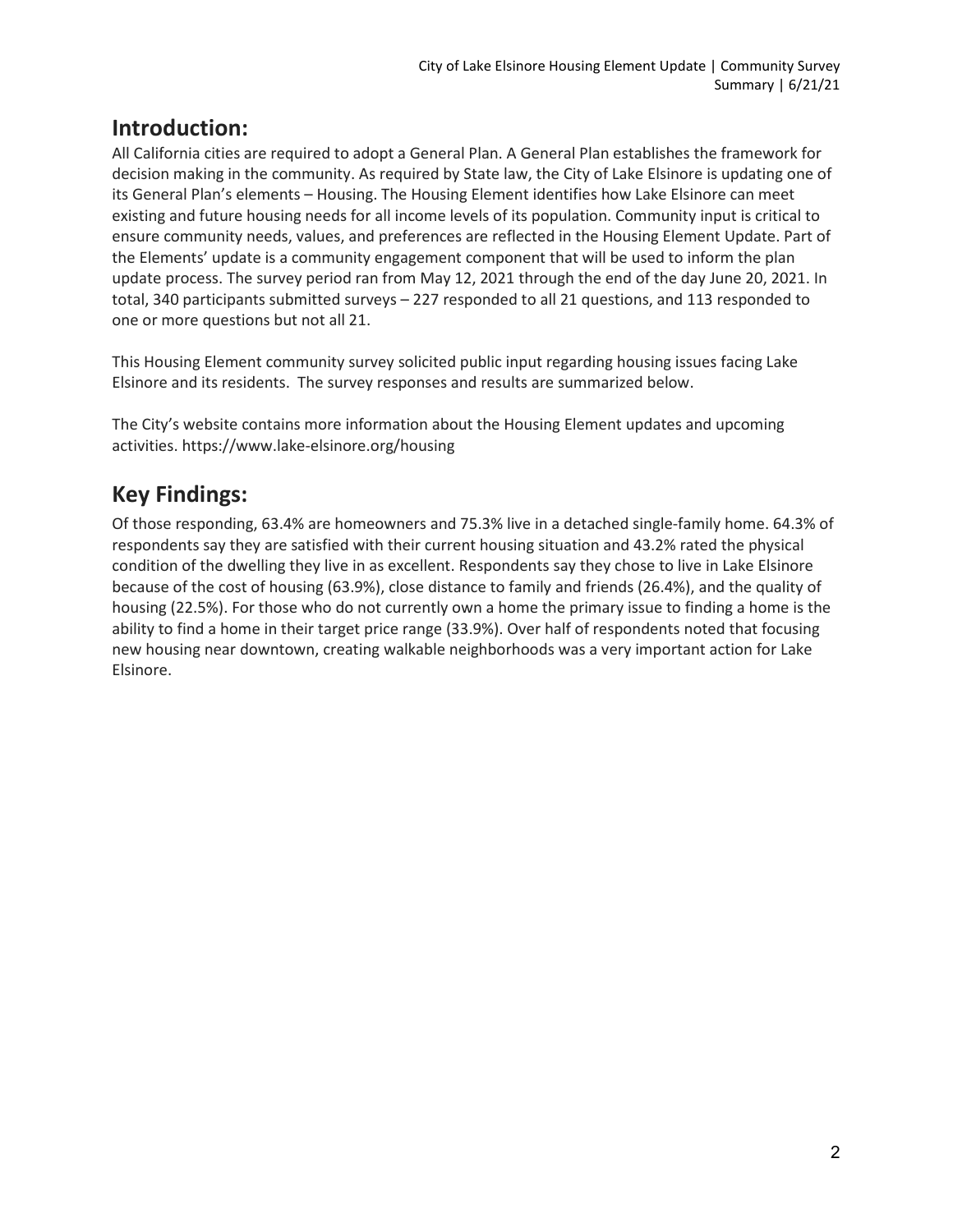## **Responses:**

### **Housing:**

#### **1. Currently, do you…**

- 55.1% Live in Lake Elsinore and work somewhere else
- 26.4% Live and work in Lake Elsinore
- 11.5% Live in Lake Elsinore and do not currently work or are retired
- 2.6% Do not live in Lake Elsinore
- 2.2% Did not answer
- 1.3% Own a business in Lake Elsinore
- 0.9% Work in Lake Elsinore and live somewhere else

#### **2. How long have you lived in Lake Elsinore?**

- 32.6% Said 1 to 5 years
- 23.4% Said 11 to 20 years
- 21.2% Said 21 or more years
- 16.3% Said 6 to 10 years
- 1.8% Did not answer
- 4.9% question did not apply

#### **3. Which best describes your current living situation?**

- 75.3% Live in a detached single-family home
- 7.5% Live in an apartment
- 4.0% Live in a mobile home
- 3.5% Said other
- 2.6% Live in a condominium/townhome
- 0.9% Live in a duplex/triplex/fourplex
- 0.9% Do not currently have a permanent home
- 0.5% Live in an accessory dwelling unit

#### **4. Which best describes your current housing situation?**

- 63.4% Own
- 23.4% Rent
- 5.3% Live with friends/family, do not own or pay rent
- 1.3% Said other
- 0.9% Do not currently have a permanent home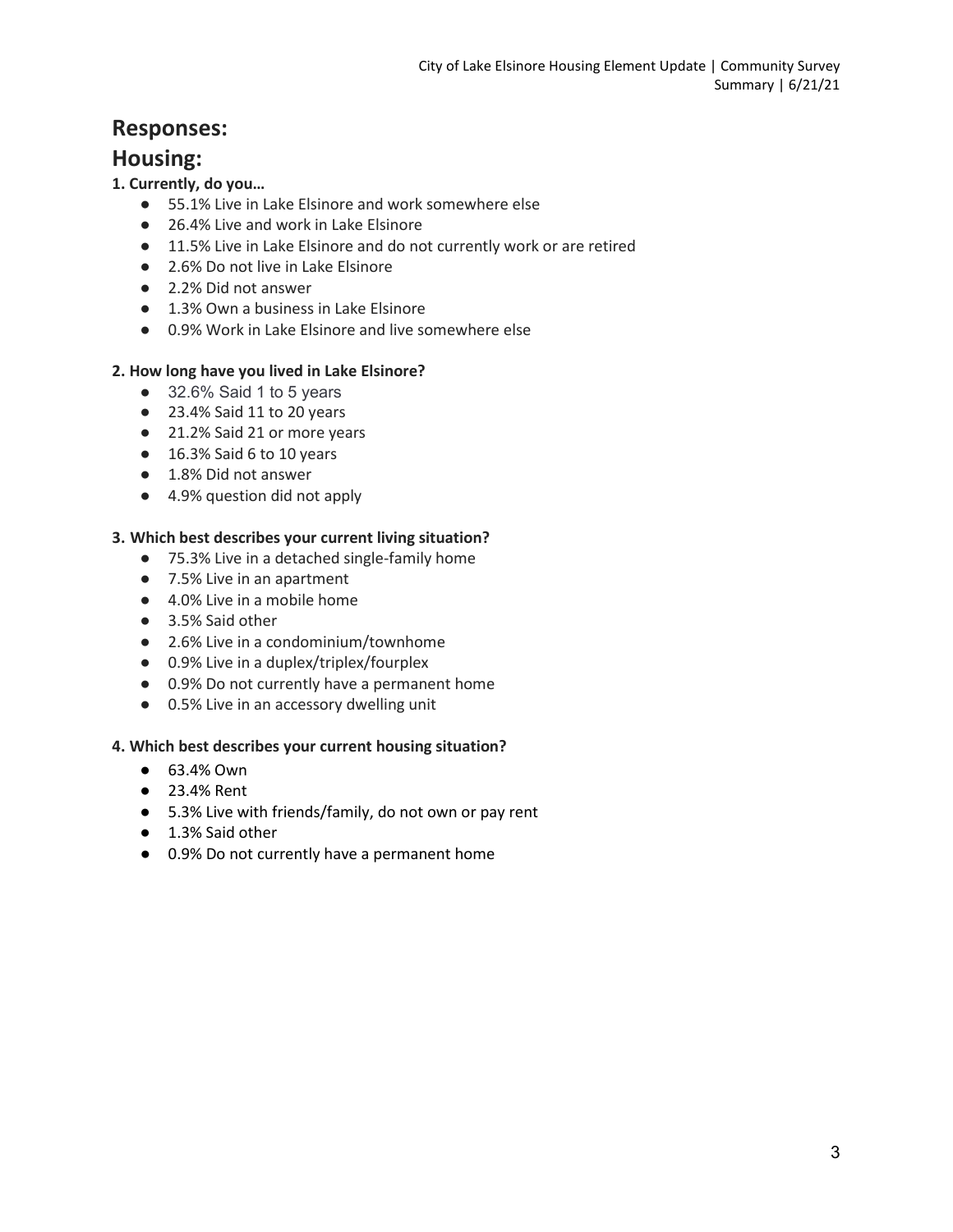#### **5. Are you satisfied with your current housing situation?**

- 64.3% Said yes
- 25.1% Said no
- 5.7% Did not answer
- $\bullet$  4.9% N/A

#### **6. How would you rate the physical condition of the dwelling you live in?**

- 43.2% Said excellent
- 34.8% Said it shows signs of minor deferred maintenance (i.e., peeling paint, chipped stucco, etc.)
- 13.2% Said it needs one or more major upgrades (i.e., new plumbing, new electrical, new foundation, etc.)
- 3.1% Said other
- 0.9% Did not answer
- $\bullet$  4.9% N/A

#### **7. Which of the following housing upgrades or expansions have you considered making to your home?**

- 14.1% Said other
- 13.2% Said solar
- 11.0% Said HVAC (heating, ventilation, air conditioning)
- 4.9% Said room addition
- 4.0% Said roofing
- 3.1% Said Accessory Dwelling Unit/Granny Flat
- 9.7% Did not answer
- 40.1% Question did not apply

#### **8. Which best describes your household type?**

- 34.8% Said couple with children (younger than 18 years old)
- 17.6% Said couple
- 13.7% Said multi-generational household
- 10.6% Said single person household
- 5.7% Said single parent with children (younger than 18 years old)
- 5.3% Said young adult living with parents
- 4.0% Said other
- 2.2% Said single with roommates
- 1.3% Did not answer
- $\bullet$  4.9% N/A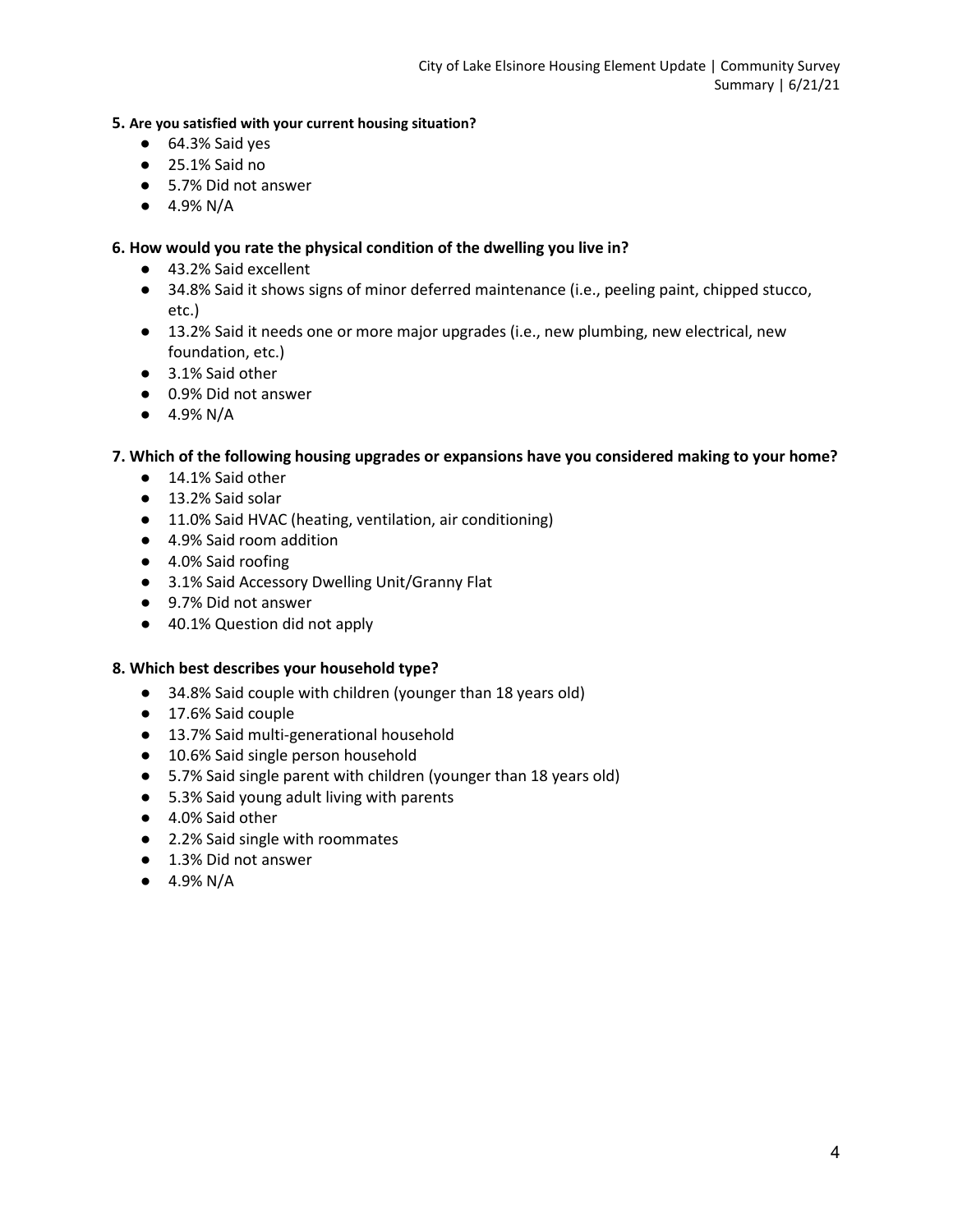**9. What are your reasons for living in Lake Elsinore?** Choose all that apply.

- 63.9% Said cost of housing
- 26.4% Said close distance to family and friends
- 22.5% Said quality of housing
- 18.1% Said distance from work
- 17.6% Said community and recreation amenities, like parks and recreation centers
- 17.6% Said safety of neighborhoods
- 13.2% Said other
- 13.2% Said destinations like the Lake, Outlets and Skydive Lake Elsinore
- 11.9% Said types of housing available
- 10.1% Said distance from home to shopping, restaurants, healthcare, or other services
- 8.4% Said range of housing choices
- 7.1% Said quality of schools
- 6.6% Said city services and programs
- 4.9% Did not answer

**10. Do you think the range of housing options currently available meet your needs?**

- 44.5% Said yes
- 38.3% Said no
- 9.7% did not answer
- 2.6% Didn't know
- $\bullet$  4.9% N/A

**11. Do you believe that the cost of housing in Lake Elsinore prevents children from being able to stay/own homes when they grow up?**

- 44.1% Said yes
- 31.7% Said no
- 13.2% Didn't know
- 6.2% did not answer
- $\bullet$  4.9% N/A

**12. If you wish to own a home in Lake Elsinore but do not currently own one, what factors prevent you from owning a home?** (Choose all that apply).

- 33.9% Said I cannot find a home in my target price range
- 18.1% Said I do not currently have the financial resources for an adequate monthly mortgage payment
- 13.2% Said other
- 6.2% Said I cannot find a home that suits my quality standards
- 6.2% Said I cannot find a home that suits my living needs (housing size, disability accommodations, etc.)
- 2.6% Said I do not currently wish to own a home here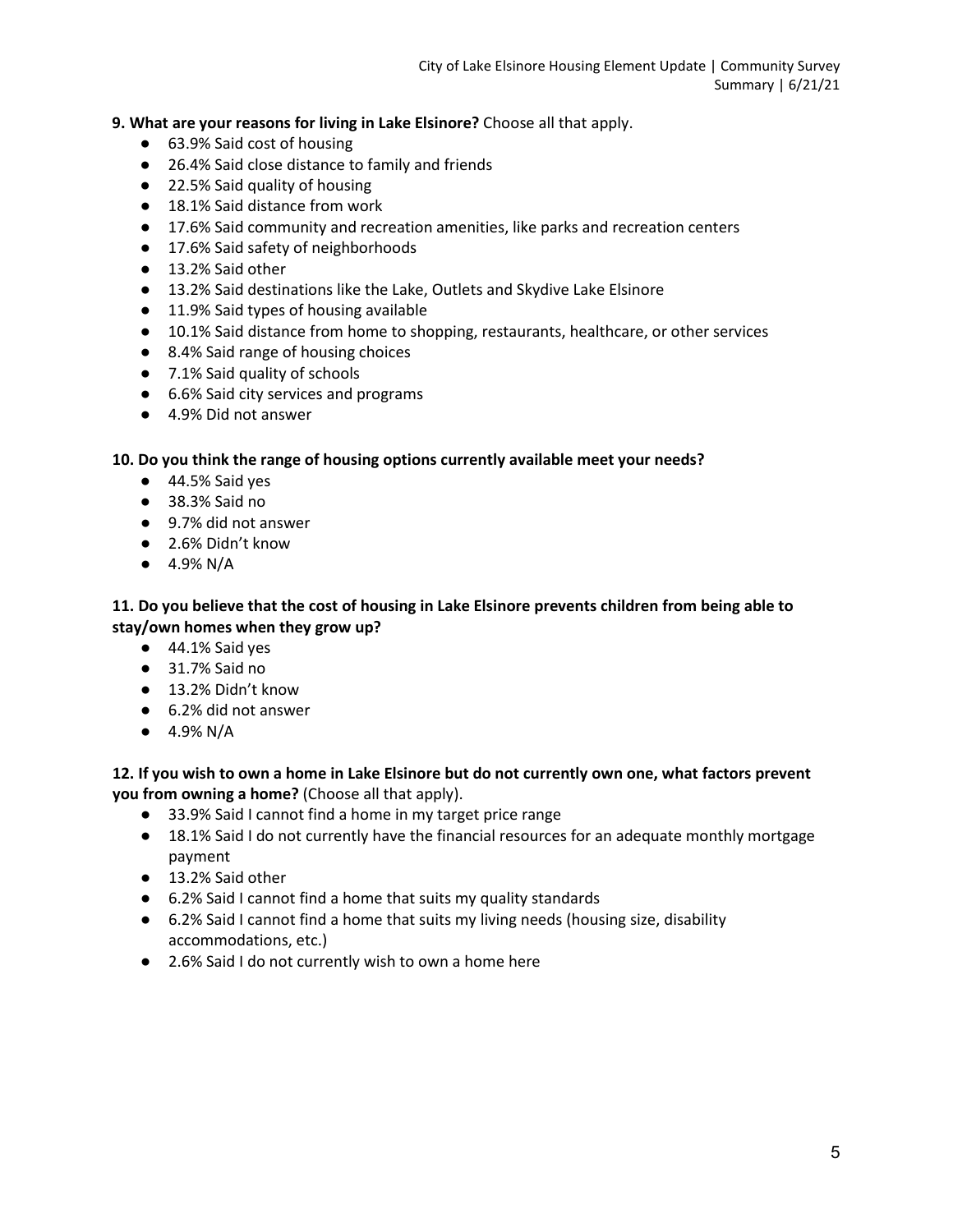**13. What types of housing does Lake Elsinore need most?** Respondents ranked their top choices in order of importance, with 1 being the most important. The most frequent responses are detached single-family homes, condominiums/townhomes, and larger lot, rural estate homes. All responses are shown in the table below. When the responses are weighted (12 points for a 1 response, 11 points for a 2 response, and so on…) detached single-family homes and condominiums/townhomes remain the most frequent responses.

|                                                                                                                  | <b>Housing Needs in Lake Elsinore</b> |                |     |             |    |                 |                         |             |             |             |                |                |                               |
|------------------------------------------------------------------------------------------------------------------|---------------------------------------|----------------|-----|-------------|----|-----------------|-------------------------|-------------|-------------|-------------|----------------|----------------|-------------------------------|
|                                                                                                                  | $\mathbf{1}$                          | $\overline{2}$ | 3   | 4           | 5  | $6\phantom{1}6$ | $\overline{\mathbf{z}}$ | 8           | 9           | 10          | 11             | 12             | <b>Total</b><br><b>Points</b> |
| Detached single-family homes                                                                                     | 1,368                                 | 385            | 70  | 36          | 32 | $\overline{7}$  | 12                      | $\mathbf 0$ | $\mathbf 0$ | 3           | 4              | $\mathbf 0$    | 1,917                         |
| Condominiums/townhomes                                                                                           | 192                                   | 319            | 290 | 108         | 80 | 42              | 18                      | 10          | 16          | $\mathbf 0$ | $\mathbf{0}$   | $\mathbf 0$    | 1,075                         |
| Larger lot, rural estate homes                                                                                   | 312                                   | 286            | 220 | 126         | 40 | 14              | 18                      | 5           | 4           | 12          | 12             | 3              | 1,052                         |
| Affordable or Workforce<br>Housing                                                                               | 312                                   | 264            | 100 | 90          | 32 | 35              | 36                      | 35          | 4           | 6           | $\Omega$       | $\mathbf 0$    | 914                           |
| Senior housing                                                                                                   | 60                                    | 275            | 250 | 90          | 56 | 42              | 42                      | 15          | 16          | 6           | 6              | 5              | 863                           |
| Duplexes or Triplexes (2- or 3-<br>unit buildings)                                                               | 24                                    | 132            | 120 | 63          | 88 | 49              | 36                      | 30          | 16          | 18          | $\overline{4}$ | $\mathbf 0$    | 580                           |
| Accessory dwelling units<br>(granny flats or guest houses)                                                       | 48                                    | 99             | 130 | 81          | 64 | 35              | 6                       | 35          | 32          | 12          | 12             | $\overline{2}$ | 556                           |
| Housing for families and<br>individuals who need<br>supportive services like job<br>training and social services | 36                                    | 132            | 140 | 63          | 32 | 28              | 30                      | 35          | 16          | 12          | 14             | $\overline{4}$ | 542                           |
| Larger scale apartment<br>buildings (5 units or more)                                                            | 36                                    | 143            | 80  | 63          | 48 | 77              | 30                      | 25          | 16          | 6           | 6              | 5              | 535                           |
| Interim/transitional housing for<br>people looking to transition<br>from homelessness                            | 36                                    | 99             | 120 | 72          | 48 | 21              | 18                      | 25          | 16          | 24          | 10             | 6              | 495                           |
| Smaller scale apartment<br>buildings (4 units or fewer)                                                          | 12                                    | 44             | 110 | 45          | 56 | 70              | 36                      | 10          | 28          | 9           | 6              | $\mathbf{1}$   | 427                           |
| Mobile home parks                                                                                                | 12                                    | 11             | 40  | $\mathbf 0$ | 32 | 28              | 24                      | 20          | 12          | 18          | 8              | 14             | 219                           |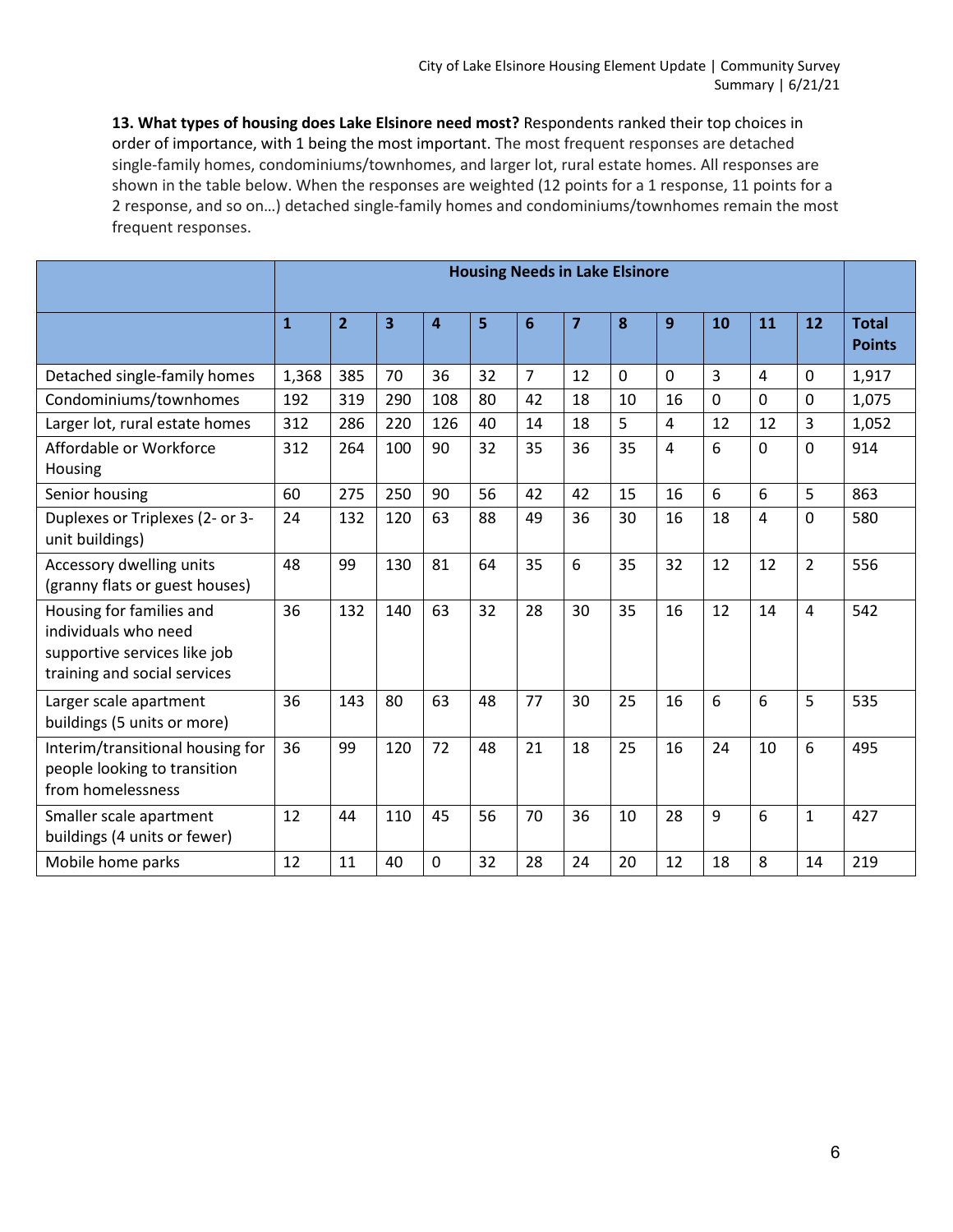**14. Rank the importance of potential housing actions in Lake Elsinore.** Respondents were asked to indicate the important each potential housing action. Encouraging the rehabilitation of existing housing in older neighborhoods, establishing/supporting programs to help first-time homebuyers, and programs to help homeowners at risk of mortgage default were the top three housing actions identified as *very important*.

|                                                                                                                                                                                                                    | <b>Potential Housing Actions</b> |                                     |                                |                      |                            |  |
|--------------------------------------------------------------------------------------------------------------------------------------------------------------------------------------------------------------------|----------------------------------|-------------------------------------|--------------------------------|----------------------|----------------------------|--|
|                                                                                                                                                                                                                    | <b>Very</b><br><b>Important</b>  | <b>Somewhat</b><br><b>Important</b> | <b>Not</b><br><b>Important</b> | Don't<br><b>Know</b> | <b>No</b><br><b>Answer</b> |  |
| Focus new housing near downtown, creating walkable<br>neighborhoods.                                                                                                                                               | 114                              | 68                                  | 33                             | 5                    | 7                          |  |
| Ensure that the housing market provides a diverse range of<br>housing types (i.e., single-family homes,<br>condominiums/apartments, townhomes, duplex/triplexes) to<br>meet a variety of needs of local residents. | 114                              | 66                                  | 35                             | 3                    | 9                          |  |
| Streamline the process for new housing construction.                                                                                                                                                               | 100                              | 63                                  | 32                             | 21                   | 11                         |  |
| Support programs to help homeowners add accessory (second)<br>units to their properties.                                                                                                                           | 73                               | 67                                  | 57                             | 15                   | 15                         |  |
| Establish housing for households with special needs such as<br>seniors, large families, veterans, and/or persons with<br>disabilities.                                                                             | 101                              | 86                                  | 18                             | 8                    | 14                         |  |
| Provide shelters and transitional housing for homeless families<br>and individuals, together along with services that help move<br>people into permanent housing.                                                  | 76                               | 74                                  | 54                             | 8                    | 15                         |  |
| Encourage the rehabilitation of existing housing in older<br>neighborhoods.                                                                                                                                        | 149                              | 55                                  | 7                              | 4                    | 12                         |  |
| Establish/Support programs to help first-time homebuyers,<br>including down payment or closing cost assistance programs.                                                                                           | 142                              | 51                                  | 24                             | 2                    | 8                          |  |
| Establish/Support programs to help homeowners at risk of<br>mortgage default to keep their homes, including mortgage<br>loan programs.                                                                             | 126                              | 55                                  | 28                             | 6                    | 12                         |  |
| Support programs to help renters through programs like rental<br>assistance programs and the creation of more affordable rental<br>housing.                                                                        | 105                              | 52                                  | 49                             | 6                    | 15                         |  |
| Targeted efforts to address long-term inequities in the housing<br>market, including discrimination in renting.                                                                                                    | 118                              | 35                                  | 44                             | 9                    | 21                         |  |
| Integrate affordable housing throughout the community.                                                                                                                                                             | 103                              | 49                                  | 48                             | 4                    | 23                         |  |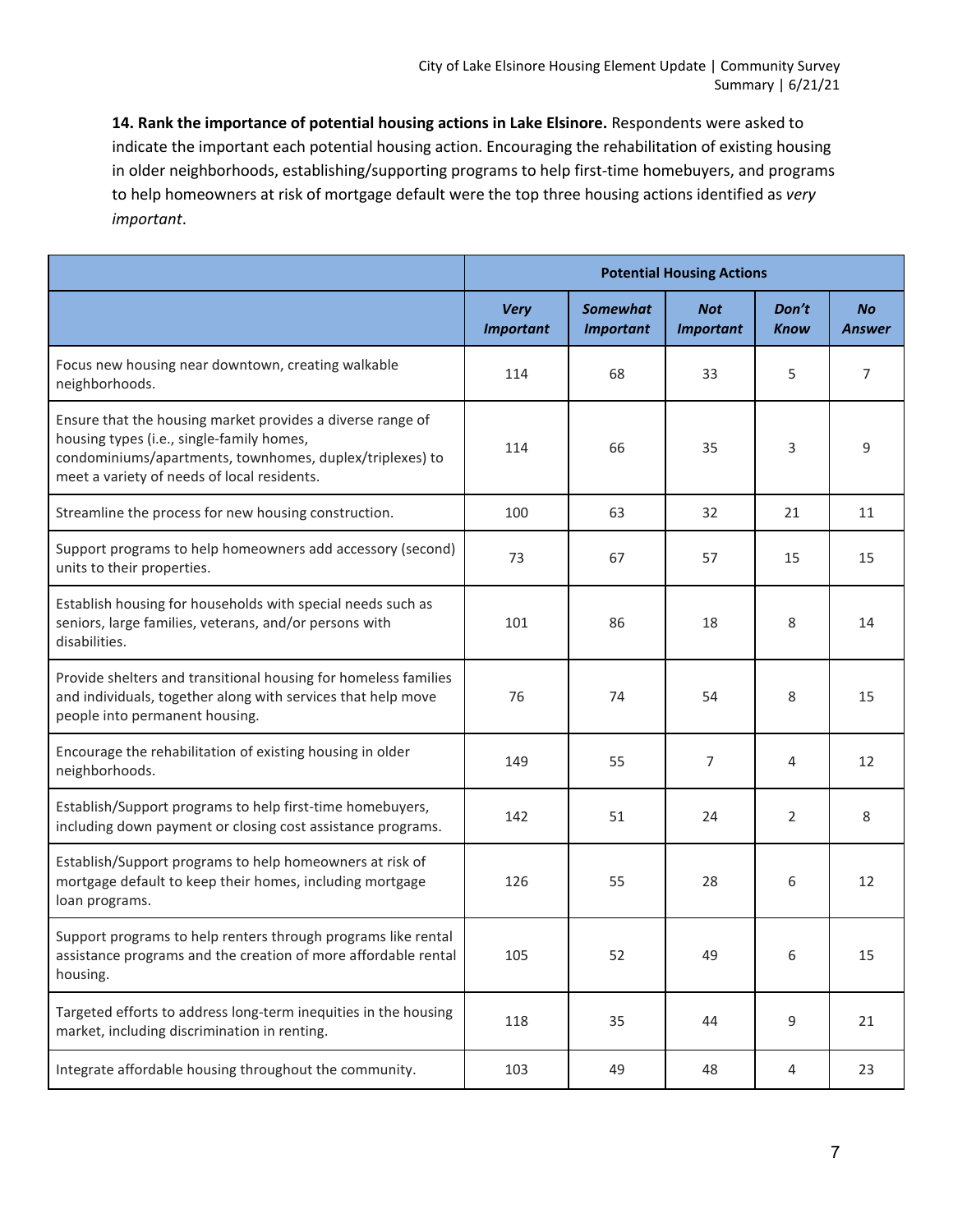**15. There are a number of approaches for deciding where to allow new housing in Lake Elsinore.**

Respondents ranked their top choices in order of importance, with 1 being the most important. The top response was that new housing should be located where it will have the least impact on traffic in Lake Elsinore. All responses are shown in the table below. When the responses are weighted (4 points for a 1 response, 3 points for a 2 response, and so on…) the top answer remained the same.

|                                                                                                  | <b>Locations for Housing in Lake Elsinore</b> |                |      |    |                     |  |  |
|--------------------------------------------------------------------------------------------------|-----------------------------------------------|----------------|------|----|---------------------|--|--|
|                                                                                                  | $\mathbf{1}$                                  | $\overline{2}$ | 3    | 4  | <b>Total Points</b> |  |  |
| New housing should be located where it will have<br>the least impact on traffic in Lake Elsinore | 356                                           | 138            | 58   | 17 | 569                 |  |  |
| New housing should be spread evenly across all parts<br>of the city                              | 292                                           | 162            | 56   | 15 | 525                 |  |  |
| New housing should be concentrated near<br>downtown, to create walkable neighborhoods            | 88                                            | 111            | 104  | 29 | 332                 |  |  |
| New housing should be located within easy access of<br>shops and services                        | 80                                            | 144            | 48*2 | 39 | 263                 |  |  |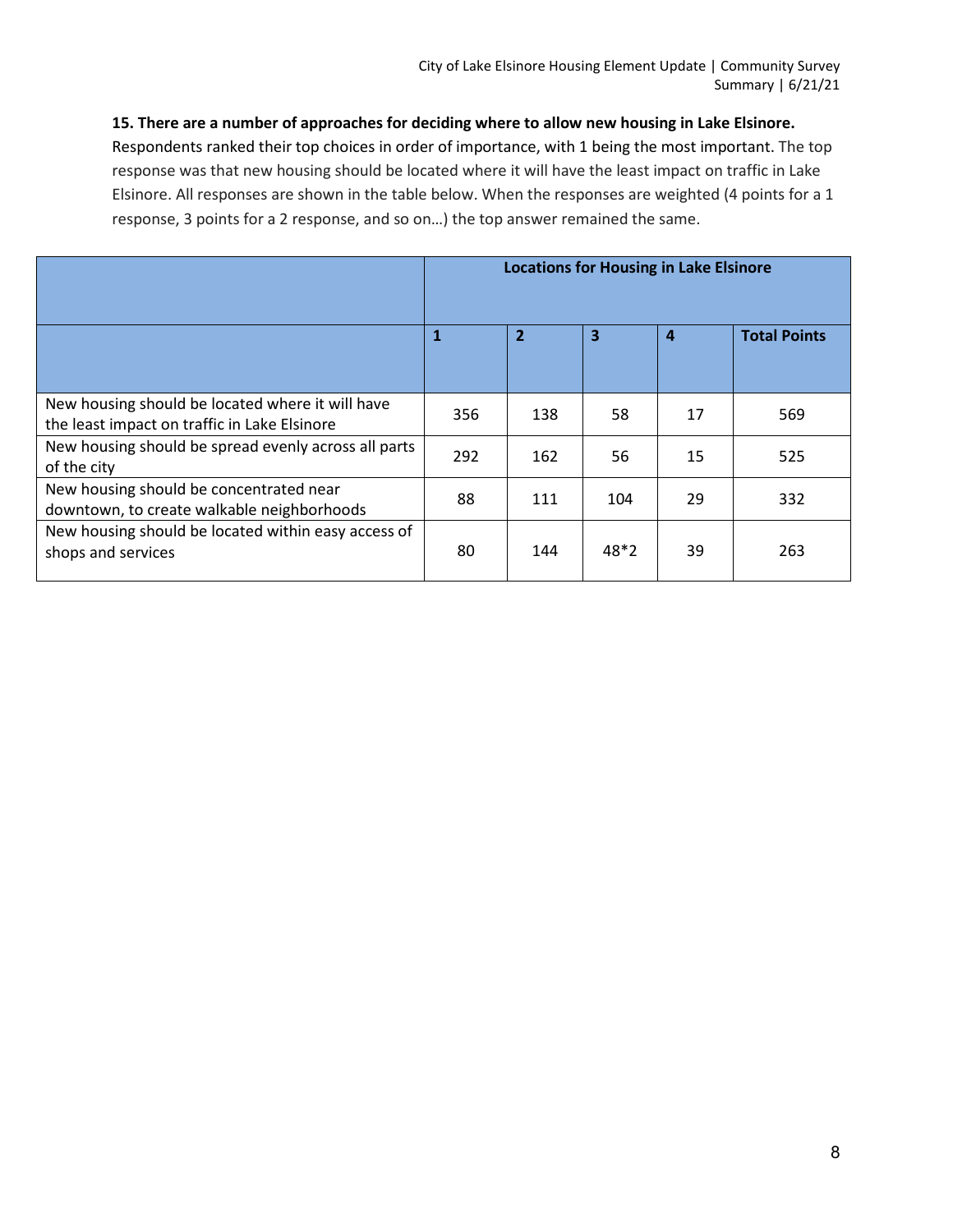# **About You:**

#### **16. How old are you?**

- 58.2% Said 30 to 49
- 20.3% Said 50 to 64
- 15.4% Said 18 to 29
- 5.3% Said 65 and older
- 0.9% did not answer

#### **17. Which ZIP code do you reside in?**

- 76.7% Said 92530
- 17.6% Said 92532
- 4.0% Said other
- 1.8% Did not answer

#### **18. Which best describes your annual household income?**

- 5.3% Said Under \$24,999
- 17.2% Said \$25,000 \$49,999
- 18.1% Said \$50,000 \$74,999
- 22.9% Said \$75,000 \$99,999
- 21.6% Said \$100,000 \$149,999
- 10.1% Said \$150,000 or more
- 1.8% Said they prefer not to state
- 3.1% Did not answer

#### **19. Check all that apply to you:**

- 8.8% Are the owner of a business in Lake Elsinore
- 3.1% Are a developer of housing
- 1.3% Are a developer of commercial buildings
- 2.2% Said they use public transportation
- 56.0% Said they commute more than 10 miles to work
- 7.1% Are a housing advocate
- 4.9% Are a social service provider

#### **20. What else would you like the City to consider when updating Lake Elsinore's Housing Element?**

Respondents were asked to write in any additional information for the City to consider. In total 124 – or 54.6% - participants submitted a written comment. Comments can be found at the end of the document in the appendix section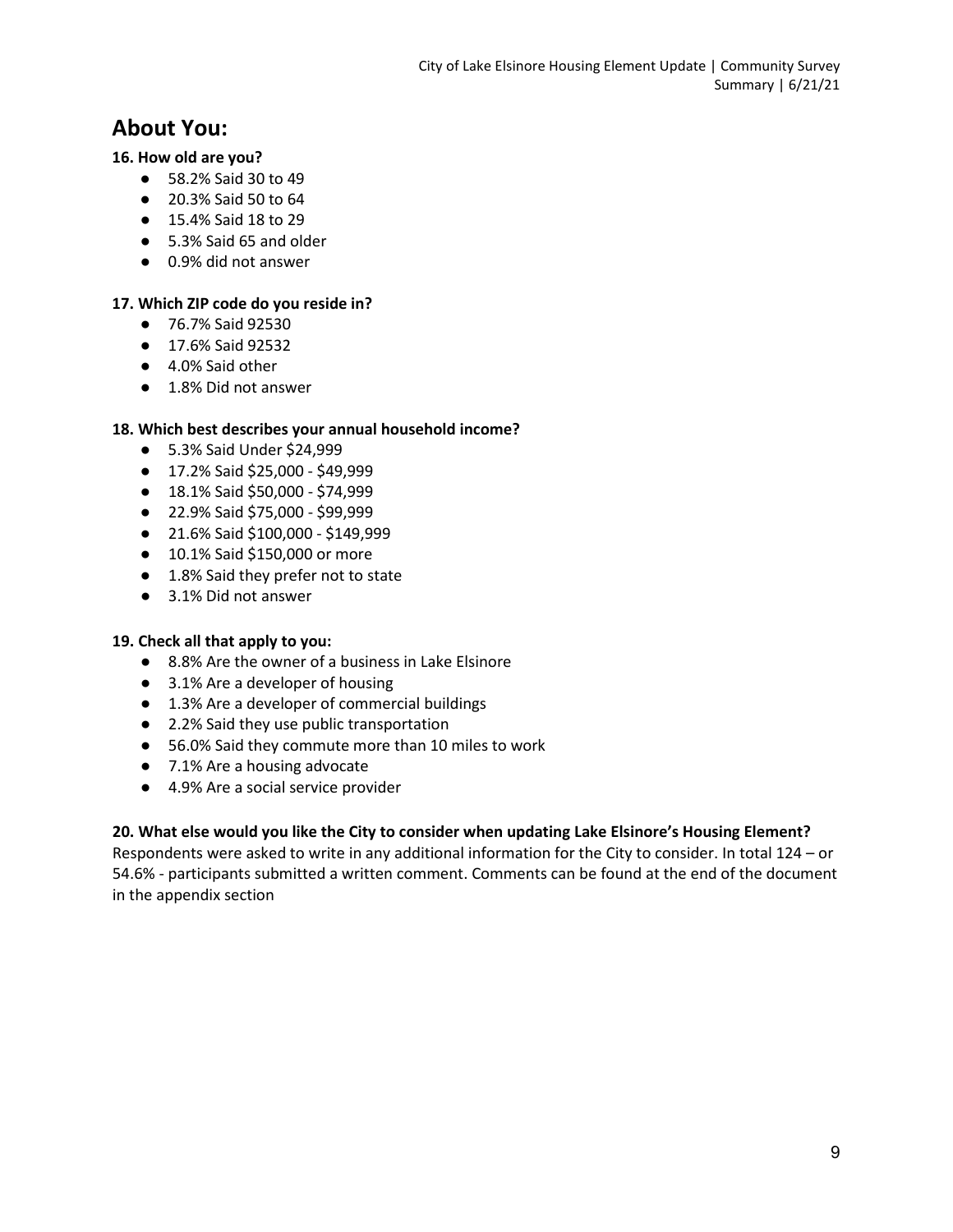# **Appendix**

#### **Question 20 – Other Considerations for the Housing Element**

#### *Written in comments*

- Traffic is getting progressively worst throughout the city, especially in the area near freeway and Diamond drive.
- Reconsider your master plan. Put housing in central locations.
- The grocery stores and parking lots need trees and beauty like Murrieta and Temecula. We also need high-end restaurant instead of cheap fast food, uplift our city.
- Low income housing should be spread evenly around LE. Not just centered around downtown or east lake district. We need new schools in downtown and east lake district
- Sandwiched between Corona to the north and Murrieta/Temecula to the south, Lake Elsinore has the most upward potential, and the longest way to go, to reach the quality of life and standard of living offered by those communities. That will only happen by attracting the right types of business and entrepreneurs, and that is where the city's focus should be.
- I would much rather have senior housing than affordable housing. We work hard to keep our community safe
- Getting the county of Riverside involved to improve Lakeland village side as well, make all of Elsinore desirable.
- Have local police Dept and eliminate wait time when called. Develope lake street from 15 freeway Add nicer restaurants on banks of Lake. Enforce pet control, fine with leashes Add a Kaiser hospital
- No more housing. The more housing we get the more traffic we have and I worry the city will stop having a small town feel. Just more people in a hurry wanting everything to look the same and perfect.
- Keep the the historic & cultural downtown area and neighborhoods near Main Street & Graham from turning into Temecula or Murrieta. We have a great vibe and relatively "safe" atmosphere but we're unique and don't need big houses or fast food joints on Main Street. Also, please clean up and patrol the Elm Grove Beach area. It's only a block from the sheriff station but I won't even go there any more.
- Consider more parks and green space to support community growth at the north end of the lake - there are huge plots of lakefront land that are being overrun with homeless encampments when the city could be doing something positive for the communities that live there.
- Parques que realmente sean parques que se puedan usar en el verano que provean sombra de árboles. Y unidades para 55 .
- Add more businesses and and schools. We don't need more affordable housing or places for the homeless to sleep in our new parks. Improve this city and make it somewhere higher end investors want to be.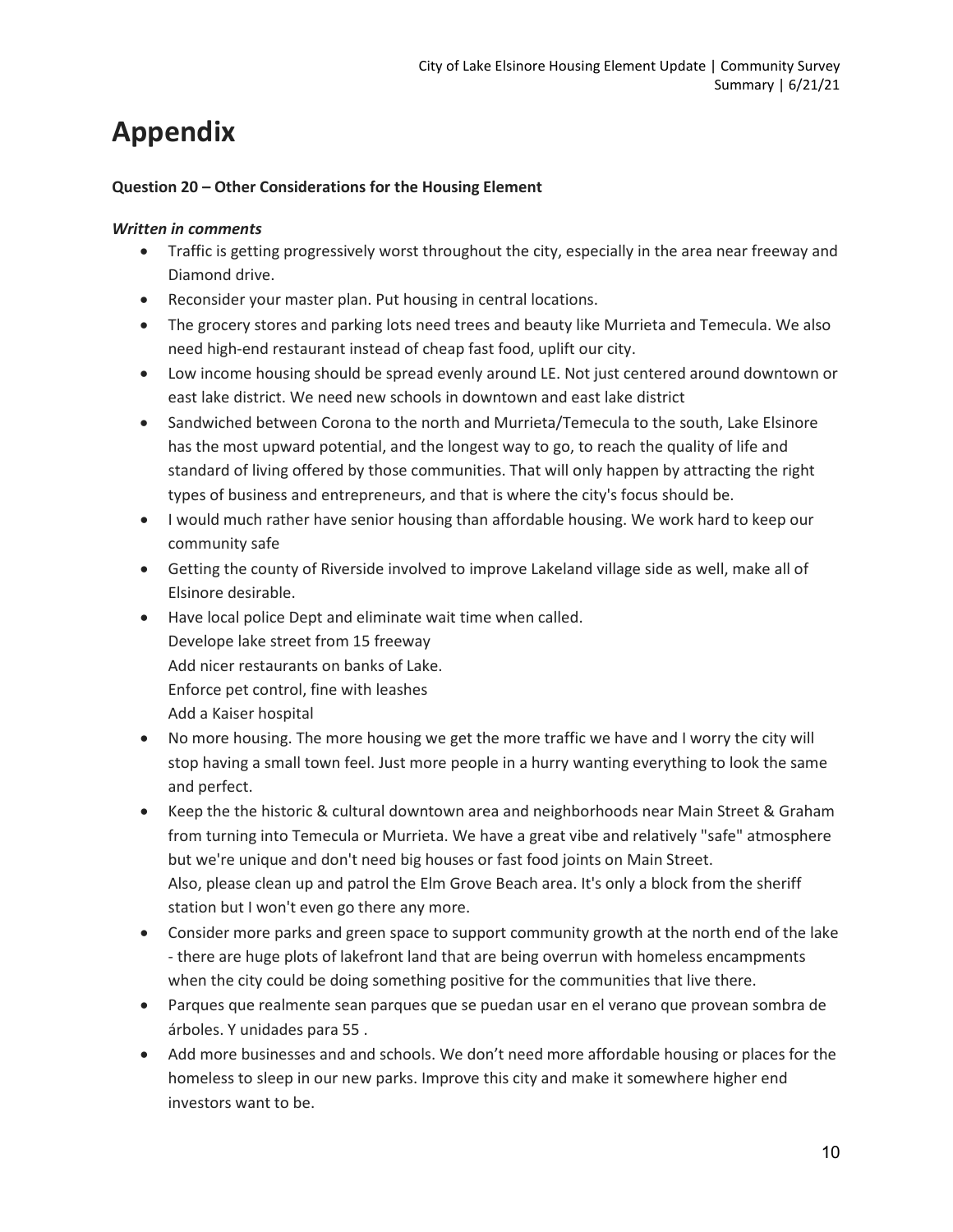- The city should not be intimidated by nimbys(not in my back yard) who don't want any development at all.
- nice affordable homes with big lots for gardening.
- Highway 74 between Home Depot and The Ortega Highway needs to be widened to 4 lanes. The traffic is atrocious and a stoplight every block and bottlenecks do not help matters. It's like you're participating in a parade!Think about infrastucture before all these housing tracts are approved.
- We do not need more low income housing. We do need a new senior center and 55 plus communities w new single story detached housing. Lake street needs to be developed abs we need to find a new builder for the property off Nichols
- Lake street and Nichols need to be developed. We need detached housing community for 55 plus. Our senior TWC is awful. Apartments have better facilities. No more low income housing. Maybe a development around the lake.
- Work with nicer areas and figure out what's working for them and why we have such terrible issues with run down areas and homelessness. We are getting worse whereas our surrounding areas are not. Think about that. Quality people over quantity. Enough with affordable housing.
- Walkability, greenspace, and environmental impact.
- Cheaper rates. California housing is overpriced and people are moving out of state. I'm considering it too if something doesn't change.
- Put corner markets near housing so it is accessible by walking. Rosetta canyon is an example of being too far to walk from the stores that are on central.
- We need more quality shopping and more options so we do not have to go to another city and buy the goods we need.
- A basic standard of living for housing every citizen that needs a home. No matter their income. If we let our people sleep on the streets, we have failed as a community.
- Make Grand ave., Riverside dr., hwy 74 Wider. Fix Collier and hwy 74 intersection
- Infustructure! Side walks, parks, lighting. No more low income housing. Let's bring folks here that want to better our community.
- To not saturate the Summerly area with the new planned housing. Summerly has been hit with all the low income/work force housing next to it and now a potential warehouse build. The city has LOTS of empty space in other areas that can be developed
- Cluster of sing family homes impacts our beautiful ecosystem, we are one of the last city's to grow and we need to stay small country, yet not overcrowding the area with an occupied homes that they people cannot afford(Rosetta canyon). Keeping rural open land draws people to our city because we are the action sports capital. We don't need to end up like Temecula and menifee over run with traffic it's not Elsinore best interest.
- To avoid creating "housing deserts" that are heavily defended on cars to get to essential services and amenities, such as grocery stores, and public parks.
- Make cleaning up the existing areas more often and accessible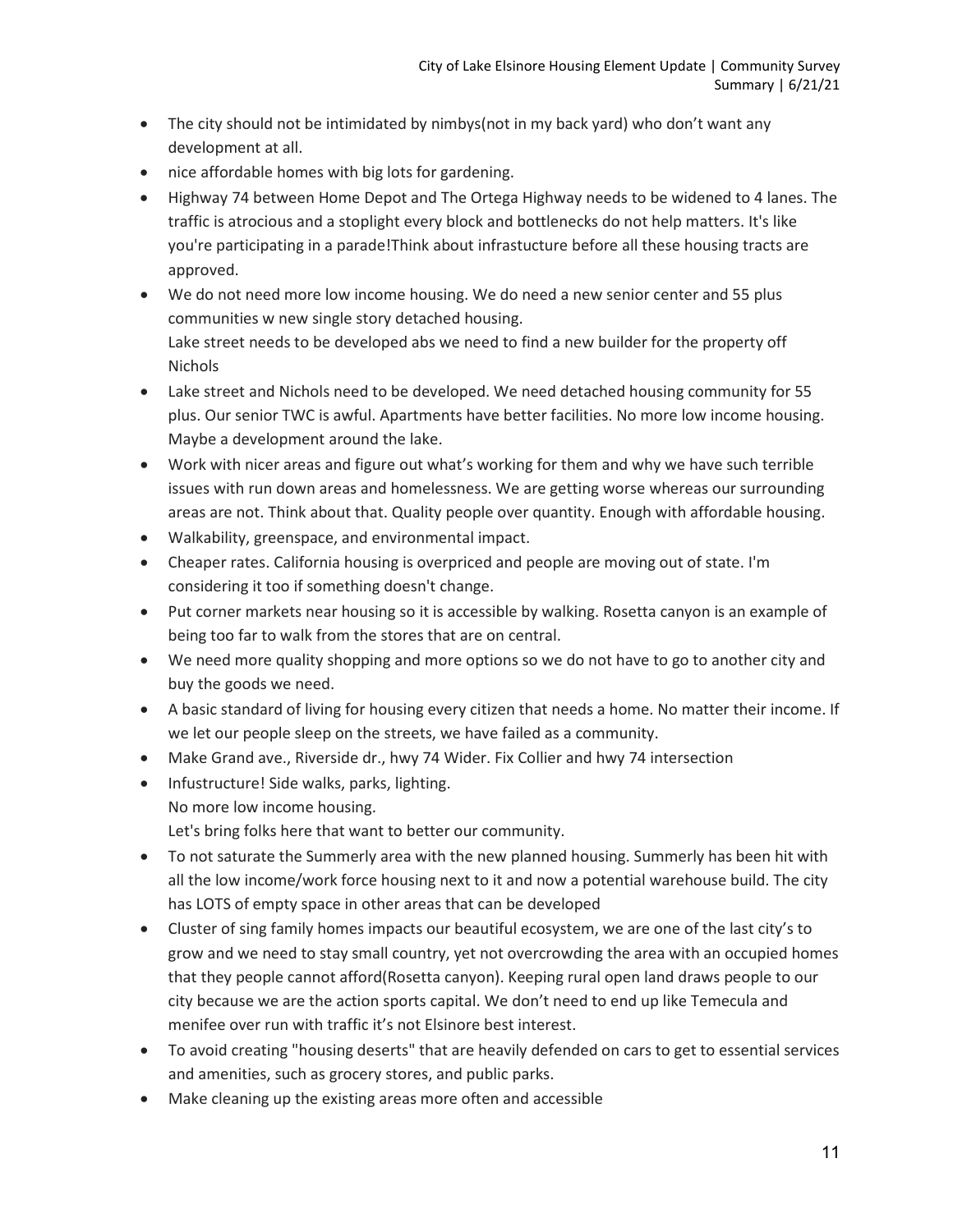- Please stop doing/building things that create more traffic. We'll be like Orange County traffic soon.
- why can't living just be free Y'all need to stop wondering why homelessness is so bad
- Affordable housing and childcare
- stop crowding neighborhoods give larger backyards and space between homes for privacy.
- create more bus routes, more grocery stores, remodel the public library, have a hospital and more doctors and specialist
- More selection of restaurants and businesses
- LE needs to renovate the city. It should get its own police department, bring good stores to the area, get rid of the outlets or get good investors who will make the city great. LE has so much potential but putting a homeless shelter in downtown was a wrong move. It should have been somewhere more isolated. LE should be like Murrieta Menifee and so on those places look really nice. Please do something don't take so damn long to build. It would be nice to have stores locally where people can shop instead of going out of town.
- New housing communities maybe town homes
- Many of the existing apartments and houses need serious renovations, consider providing assistance to homeowners who need to update homes and to apartment owners to renovate the complexes
- Tener tiendas cerca de las casas nuevas
- Remodel neighborhoods in the Avenues on Mill St, and add parks and street lights.
- More condos that are affordable. Offer incentives for people who don't commute and work from home!
- Fix the traffic problem on Lake St.
- Enforce housing codes throughout city to ensure owners remove debris all around properties and maintain yards consistently throughout the year.

Continue to improve roads everywhere and remove graffiti continuously.

Create a walking path along the lake to continue to strengthen this wonderful asset in the city. Bring in our own police department to monitor city and remove homeless everywhere around lake.

Stop allowing cannabis shops from taking over the city. These establishments only tarnish our reputation further.

Just these actions alone will continue to improve the physical image of the city and help us become a more powerful player in the area for being a good and safe community to raise a family.

- Take care of what you have first. Protect the residents from LEAPS.
- Making Lakeland village part of Lake elsinore and higher standers for downtown elsinore shop fronts!
- Limit the number of people and the number of automobiles that are allowed to reside in housing units
- Also think about increasing commercial options as housing increases. More business are needed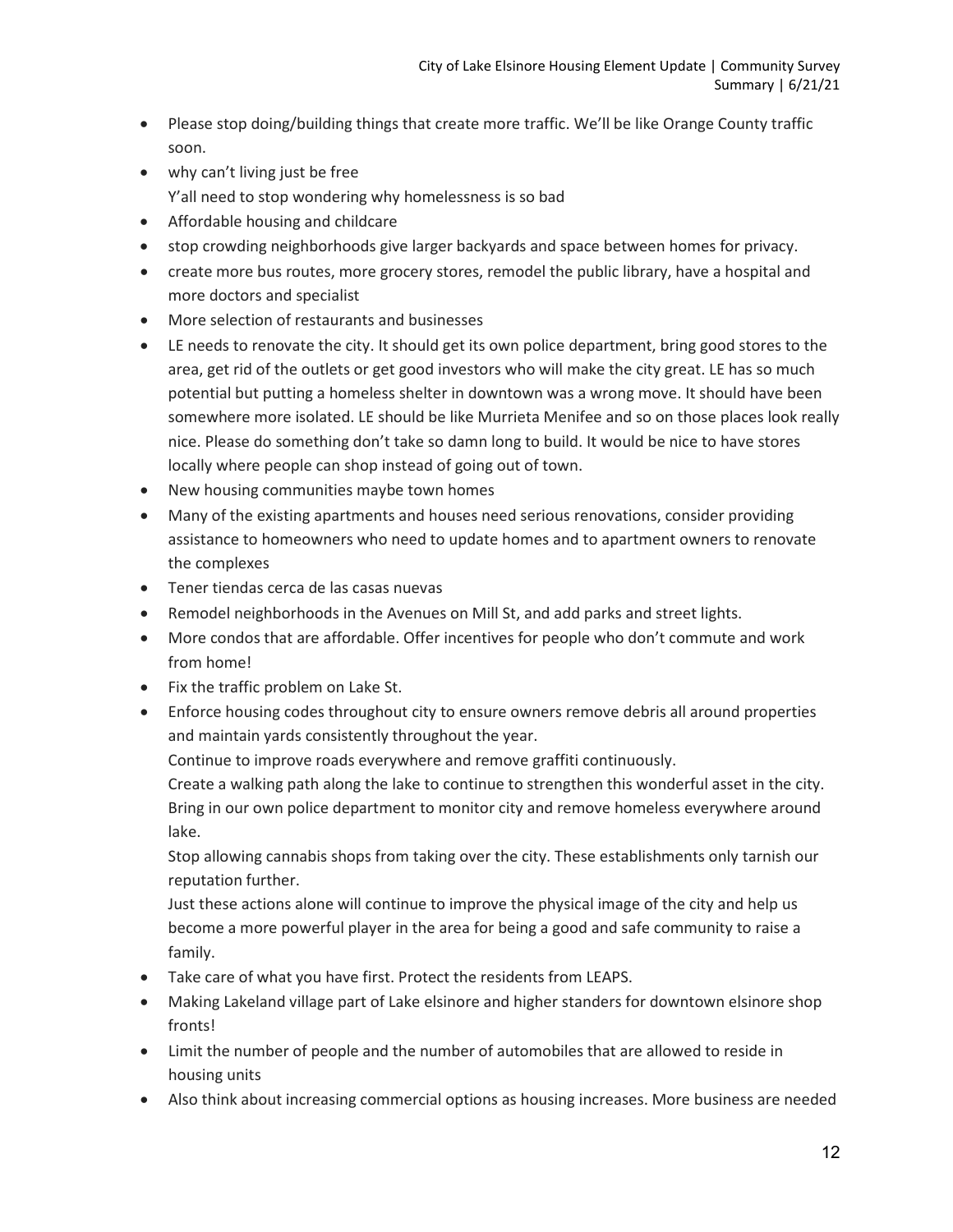- Schools Safety Cleanliness
	- Parks
- Put hard working families first by incentivising methods for families to own a home.
- Family parks and activities be included in these communities.
- Building new homes should be preceded by infrastructure improvements, not fixing traffic problems as a reaction to the new homes/businesses. Traffic in certain areas of the city has gotten much worse because businesses and homes have been added, but the necessary infrastructure to accommodate these construction projects has not been addressed.
- Stop the over development before it starts!! You do not have the infrastructure to support 11, 000 new homes. You are killing the environment and neighborhoods that were the reason people came out to Elsinore in the first place. The traffic situation here is bad and only about to get way worse. Lake Elsinore residents have on average the longest commute of any other town in California. The city is slated to added 11,000 plus houses, with only two major arteries in and out of the area. Does that make sense to you?

If you are developing why do you not make changes that bring permanent non retail jobs (technology, corporate, government, medical jobs) to this area so your residents do not have a 3 hour plus commute every day? Stop bending over backwards for developers to put in housing you cannot support.

- Stop building houses, start building more parks and recreation
- 1)Do not promote or develop housing for homeless. 2) Change definition of single family housing so only 2 adults with their children under 18 can live in home.
- The prices of family homes for median earning families and traffic
- Crime rates, more police, better schools
- City should consider the effects of traffic with new housing projects, and upgrade the existing roadways/infrastructure at the same time as housing construction.
- Get rid of all of the pot holes.
- Expanding the roads to accommodate the traffic flow. Also aquire our own police force.
- Definitely affordable housing with easier ways to qualify. Making safe and friendly neighborhoods.
- Less apartments and more shopping with communities near by. No more palm trees plant pine trees or more oak trees.
- I dont know how you would do it, but the housing market is driving people my age and younger to different towns that have more affordable and available homes/apartments. There isnt any work in LE, people have to drive to work, which adds to bills, traffic, homelessness, etc. There should be a maximum price per sqft any current or new homes can be sold or rented out for. The way it works now forces people who dont make massive wages out of the town and possibly adding to the homeless. A home that is 1000 sqft shouldnt cost 400K or 2500-3000 a month to rent, this community and the working class is being raped by greedy homeowners and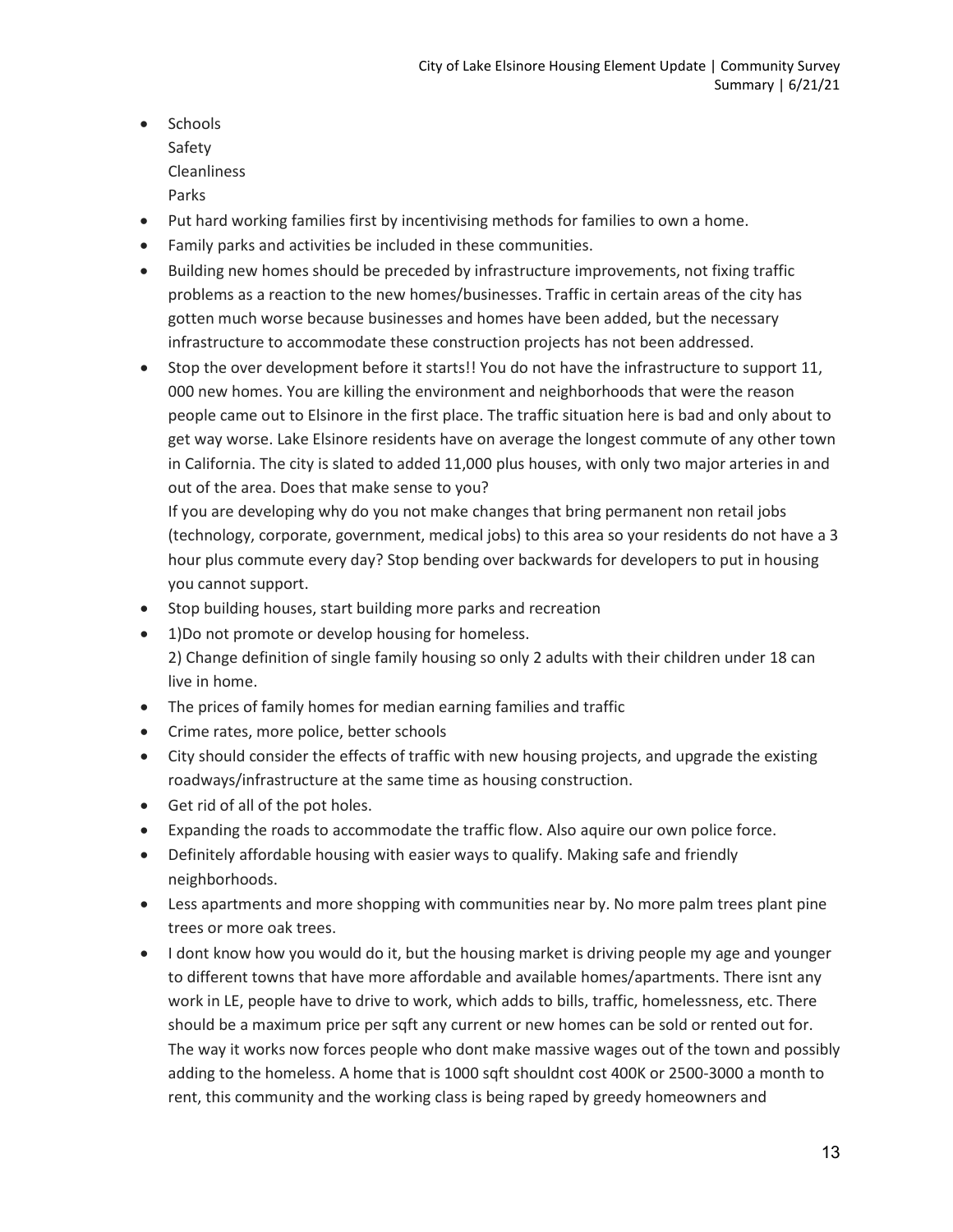corporations who can sit with homes on the market indefinitely until someone who is desperate just gives in. Anyone who makes 15-20 an hour will be spending 60-75% of their income on rent and essential bills, instead of the recommended 30%. Single bedroom apartments are more than 70% the cost of 2 bedroom, making it smarter to live with roommates, which exacerbates the crowding (And, again, homelessness - if roommates leave to another state or town, leaving the other person(s) unable to afford rent for a place on their own what are they suppose to do???). This isnt a Lake Elsinore specific problem, but it could be easily solved here if people put their foot down and make real change to our housing laws.

- No section 8 or "workforce"housing. No more building apartments around Summerly. I moved here because of the small town feel. Since the section 8 apartments went up there are groups of kids walking around my neighborhood and coming to our parks and pools. Drug dealing and graffiti is on the rise. The schools in lake Elsinore have a bad reputation that's why kids are going to school in Murrieta. No commercial developments. We don't want that for our city. Fix the traffic and roads. Take some pointers from Murrieta. That city is beautiful and clean. I don't see section 8 housing popping up all over or the homelessness we have. Would be nice to have the city do something about everyone selling their homes and kicking renters out at this time. Lots of us renters are searching for a place to live even though we are up to date with our rent. We simply cannot afford the \$2,800+ rent that landlords are requiring now. Over 100's of applications for a single home. There is no hope for here for my family and we are forced to move out of state or risk living in a motel. Lots of people in my place right now all because sellers want to make a buck. I have to take my kids out of schools they love because our landlord wants to sell. We have nowhere to go
- Please consider infrastructure first before building. Our roads are horrible and these new huge power poles are such an eye sore. Why aren't they underground. This city has so much potential with people moving here from Orange County. We could be raising the medium income and attracting better stores if we would stop putting in weed shops and dollar stores. Let's work on not taking another ten years to grow this city.
- Please, oh please, consider creating a low-income or subsidized Senior Citizen safe, clean housing complex here in Lake Elsinore! All housing efforts seem to be focused on the homeless, drug addicted younger folk here. Us Baby Boomers have no place we can afford that is safe, clean and secure. I'm 66, living in an old delapidated RV for 16 years because I can't afford anywhere else. I know other Seniors just like me. Again, please think about the Seniors in Lake Elsinore.
- Consider the single-families that have need to live paycheck to paycheck but don't qualify for "low-income" homes.
- More retail and food options every time we go to dinner we go to Temecula. Get homeless out. Stop low income
- The city should allow additional garages be converted into additional living space. With the people rules in place this with help the owner as much as and the renter. The city giving out lesser strict permits or forgiveness can open the opertunity to make an agreement with owners and regulate rental by the square footage, utilities, taxes etc.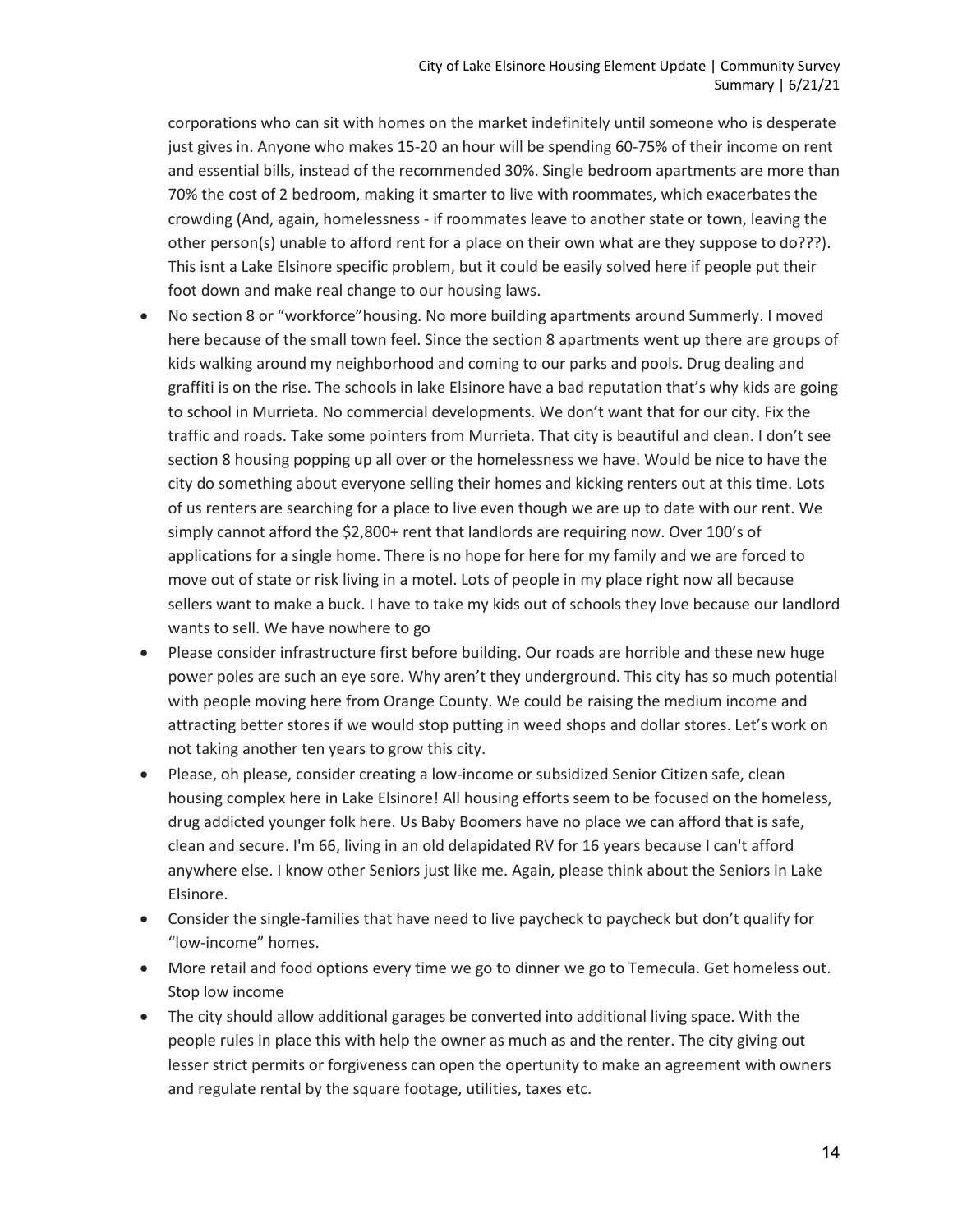I take home about 55,000 and my year end salary gross is \$72,800. I still cannot move out because rent is much greater than I can afford (rent+utilities). As a single person why do I not qualify in the income bracket for income limits. Why is my only option to still live with parents or rents a 2,000+ apartment living paycheck to paycheck without any room to save? I work just as hard if not harder but it's the welfare collecting individuals that given the advantage

- sidewalks and incorporate lake land village
- Make it more affordable! I don't want to leave Elsinore or Cali. The prices do NOT match the area or quality of the homes/apartments.
- Implement environment justice principles to your approach. Displacement and gentrification of current residents should not be an outcome from the new housing element plans.
- Add parks and community pools in existing/old neighborhoods. For example the avenues by Railroad canyon elementary school, there are no parks near by for children.
- Review the traffic all around
- Affordable, family and pet friendly rental HOUSES with yards. My mobile home park has multiple homes with 4

people in a 1 bedroom due to the ridiculous cost of housing, especially during a pandemic. It's a shame that renters are being taken advantage of. Families with children are hit really hard by this, because one parent has had to be home to homeschool the kids. I know many residents that have moved out of LE because of the staggering rise in housing and

how unkept and dilapidated these homes are. Hopefully it changes soon!

- Rent is extremely expensive, there are (mostly) only minimum wage jobs around, over populated
- I feel that the existing communities especially the Castelina development and the lower area of Tuscany Hills (Tuscana and Summerhill developments) which brought in a large population back in 2000 and helped Lake Elsinore thrive have been neglected. It seems like every time a new housing development opens, code enforcement moves on to those communities to keep them in order and pristine, but the older communities are forgotten. Code enforcement needs to implement the CC&R's imposed by builders/developer's whether or not communities have an HOA. These communities pay mello-roos tax and they lack support and are looking run down due to no enforcement or monitoring. I am very happy and proud to live in Lake Elsinore but sadly my neighborhood is looking rough and I may be considering a move if things don't improve. Also, it is discouraging to see so many vacant buildings especially along Grape Street and even at the LE Outlets. Please work to bring in good shopping and services. No more discount stores or marijuana shops please!
- Look around Lake Elsinore. We are a podunk city in comparison to the surrounding cities and we're constantly criticized for it. The city is neglected with mindless projects. MAKE BETTER CITYWIDE DECISIONS!
- Restaurants, no more fast food. Good stores st the outlets. They are awful, we want to spend our money here but there is nothing really out here for us. We end up driving to Menifee, or surrounding more developed areas. The Wreck downtown is not a place we feel comfortable going. It feels as though we could get mugged.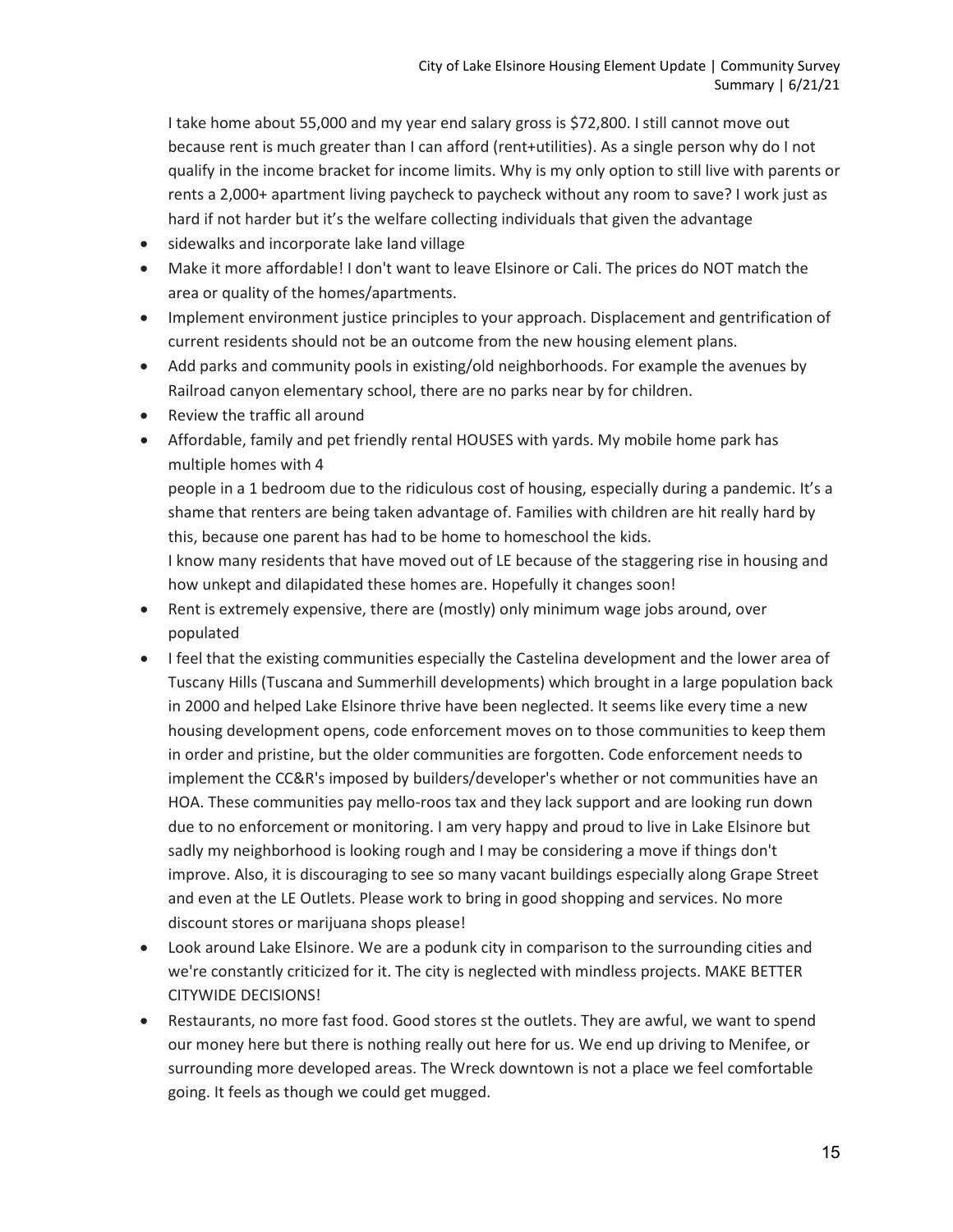- I would love to see better restaurants, and more stores, like a Trader Joe's, Albertsons. We also need a hospital, Kaiser. Also, stop building where there is so much beautiful nature. All those gorgeous boulders are being destroyed. That is very sad. Fix the freeway!!! Don't bring more people without fixing the 15 freeway!! That's a mess. I truly have learned to love this city and we plan on staying here.
- Upgrade roads
- Stop focusing on housing and focus on bringing restaurants and other services to your residents.
- Wider sidewalks or trails.
- More code enforcement is the presidential tract. It's ridiculous how the lack of enforcement has helped breed crime.
- Clean up the trashy people around homes, restaurants and shopping
- All infrastructure, such as, adding additional roads, schools, hospital/medical services. Also work with CalTrans to address freeway infrastructure.
- Make sure there's a traffic lights that have left turns and right turns only
- Bike friendly, you should be able to safely ride your bike from the north end to down town!
- To have stores in the area that reflect the communities around them. This city needs more restaurants and nice stores. No more vacant stores.
- We don't need a bunch of low income housing. Crime is on the rise in Lake Elsinore and we're considering moving because of it. More low income housing will only make things worse.
- Ampliación y restauración de las calles para mejor fluidez del tráfico vehicular.
- Mix use development near Lake Shore.
- LE is growing. As a resident of the community, it would be nice if we have more available stores and shops like our neighboring city(Murrieta/Temecula). Most of the time we drive to either Murrieta or Temecula to shop. It could have been a revenue for the city. LE has potential to become the next City destination. It just needs a lot of work.
- Must get rid of all the junky housing that makes Lake Elsinore know as the Meth capital of Riverside County. I live in Canyon Hills and is the only area plus the new area south of the city that I would live in.
- We must revitalize the downtown area. We must condemn and rebuild much of old Elsinore.
- Public Safety
	- General Plan Upgrades for 20 years
- \$\$\$ Affordable. lower property taxes, it really hurts cause it's too much on monthly payments including your home. Exemption. More traffic outlet on the 74. There is no outlet at the moment and people have to take long alt route to go home or some wher.
- Alternative homes should be allowed for affordable housing ie container homes and tiny on land that is owned
- The impact it is having on our schools. Are our schools able to support an influx of new families? Are our schools receiving any additional funding to ensure all student needs are being met? I would also like the City to highly consider the impact additional housing is having on our roads/traffic and to address these issues to the public.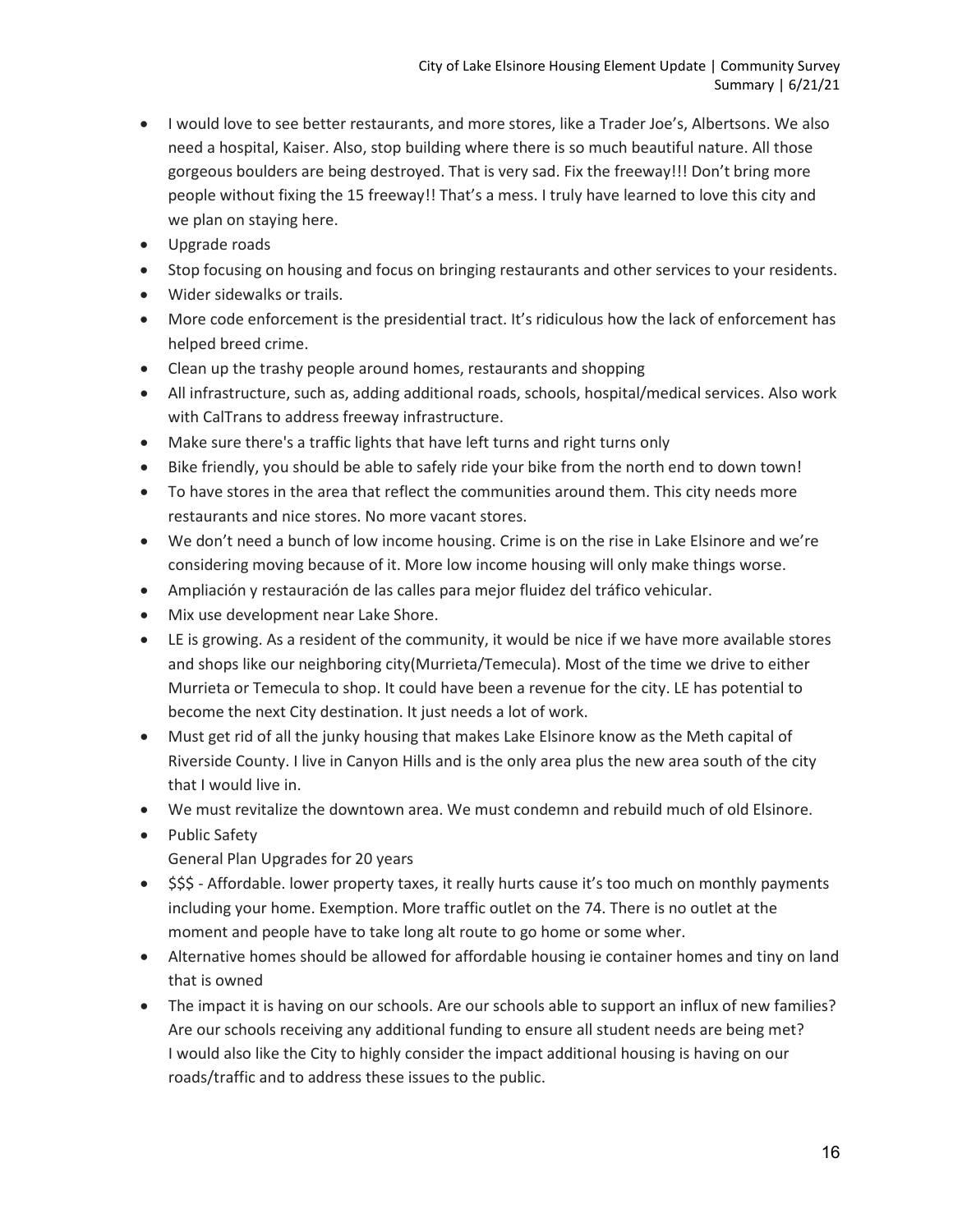- Affordability, and integrating neighborhood stores within walking distance such as vons in sycamore creek.
- Stop building homes and fix up the town and lake. Clean up all the homes that have drug addicts and squatters in. Fix up all the abandoned graffiti buildings. Do something good for lake Elsinore instead of bringing in more daily traffic.
- I feel that there is a demand for all forms of housing in Lake Elsinore. From homeless transitional housing to large lot homes.
- Roads to accommodate traffic volume, safety of roads like speed limits and traffic lights
- Promote preserve and improve natural open spaces, and trails and nature areas.
- To provide accessible shopping for the new homeowners, so they don't have to leave the city they live in to shop or go to a nice restaurant.
- Keep housing affordable. Stop the greed. Think about the community and those of us who proudly call this our home. I should not have to move because investors purchased and raised the rent on so many properties.
- Sidewalks & bike infrastructure
- Country Club heights
- Better development along the lake. Riverside drive has several areas along the lake that need improvement. Let's make "the lake" a destination and get more tourists here to enjoy and spend \$ in our city.
- Road improvements, sidewalks clear of sign obstructions, assess need of and plan for new schools to accommodate the growing population. Public transportation for growing senior population.
- Fire all corrupt government and city employees that are contributing to Americans drug and gang problem and are taking kickbacks from drug cartels and gang leaders.
- Impact of traffic
- Gas, food & shopping off Lake Street exit. Rehabilitation of the Outlets. Outdoor/shopping experience for the family (ex: Dos Lagos or Irvine Spectrum feel)
- Give some sort of benefit to Social Service providers. Most of us live and work in the city but we can barely afford to pay our rents. Include social service providers in affordable housing buildings. Or some sort of assistance in being able to purchase a home.
- Create less traffic
- Unavoidable Services: we need a DMV Field office in LE near the 74/15 that meets the city's available parking ordinance. A good location would be the old Falla's suite at the Outlet Center. Not in a residential zone, easy access to the freeway, and not 25 miles away like Norco. 32 miles-Temecula, 40+ miles - Hemet.

In the same square miles as these 3 DMV's, OC has 12 in the same square miles. All we need is our state assembly person & a senator for requesting Additional federal DOT funding. PS. The Chamber has been aware of this request since 2014. So has our former city manager & ASM Melendez. Nothing has been done, except for me, gathering up all the figures and logistics and delivering them in writing.